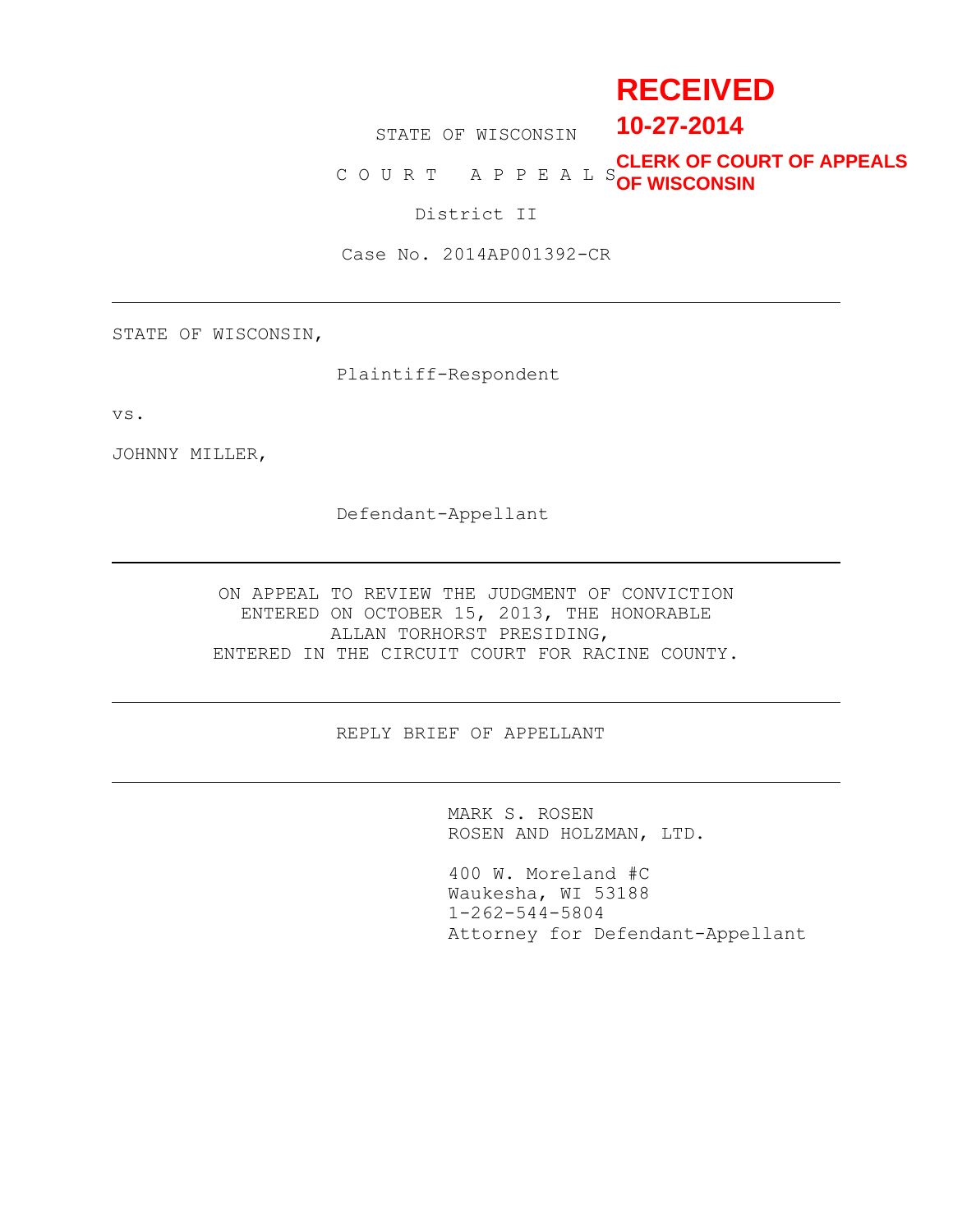## TABLE OF CONTENTS

CASE..................................................1

ARGUMENT...................................................1 I. THE RESPONDENT'S BRIEF'S CASE LAW DOES NOT ASSIST THE STATE IN THE PRESENT SITUATION. THIS CASE LAW IS IRRELEVANT TO THE FACTS PRESENT IN MR. MILLER'S

 $\texttt{CONCLUSION}\dots\dots\dots\dots\dots\dots\dots\dots\dots\dots\dots\dots\dots\dots\dots\dots$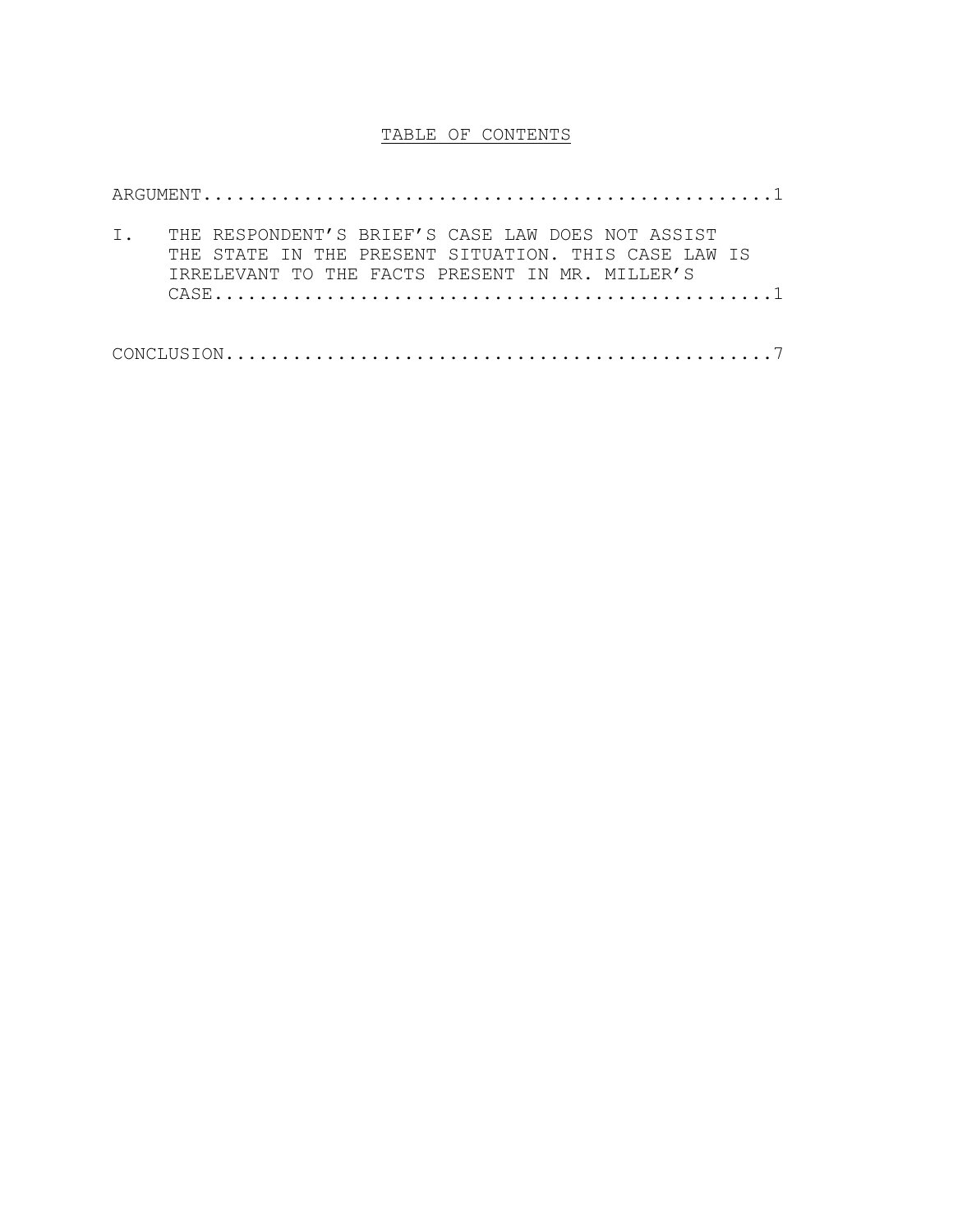# CASES CITED

| State vs. Bowers, 280 Wis.2d 534, 696 N.W.2d 255 (Ct.      |  |  |  |  |  |
|------------------------------------------------------------|--|--|--|--|--|
|                                                            |  |  |  |  |  |
| State vs. Deilke, 274 Wis.2d 595, 682 N.W.2d 945 (2004)4-6 |  |  |  |  |  |
| State vs. Matson, 268 Wis.2d 725, 674 N.W.2d 51            |  |  |  |  |  |
| State vs. Williams, 249 Wis.2d 492, 637 N.W.2d 733         |  |  |  |  |  |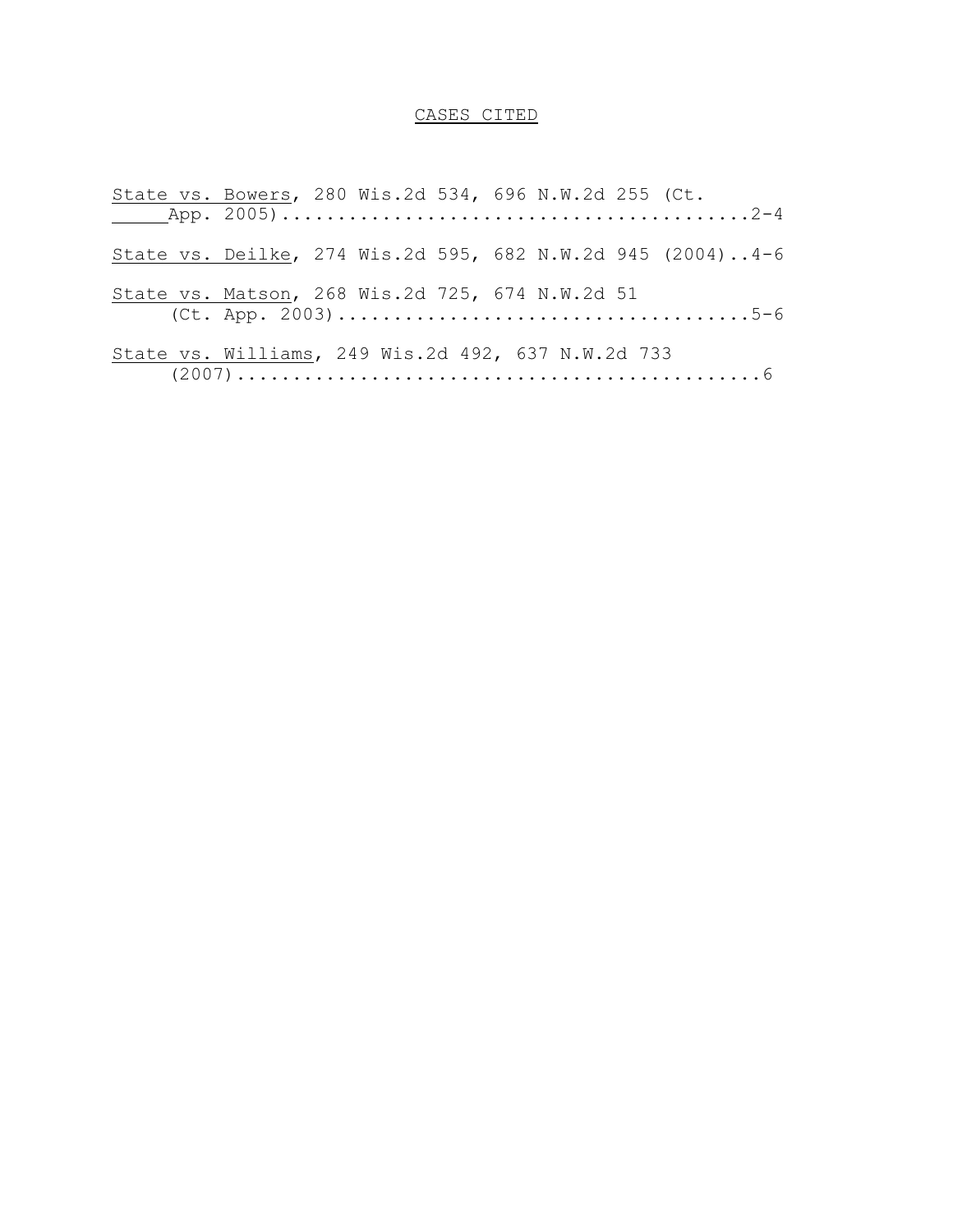#### STATE OF WISCONSIN

C O U R T OF A P P E A L S

DISTRICT II

2014AP001392-CR

STATE OF WISCONSIN,

Plaintiff-Respondent,

JOHNNY MILLER,

Defendant-Appellant.

ON APPEAL TO REVIEW THE JUDGMENT OF CONVICTION ENTERED ON OCTOBER 15, 2013, THE HONORABLE ALLAN TORHORST PRESIDING, ENTERED IN THE CIRCUIT COURT FOR RACINE COUNTY.

REPLY BRIEF OF THE APPELLANT

#### ARGUMENT

I. THE RESPONDENT'S BRIEF'S CASE LAW DOES NOT ASSIST THE STATE IN THE PRESENT SITUATION. THIS CASE LAW IS IRRELEVANT TO THE FACTS PRESENT IN MR. MILLER'S CASE.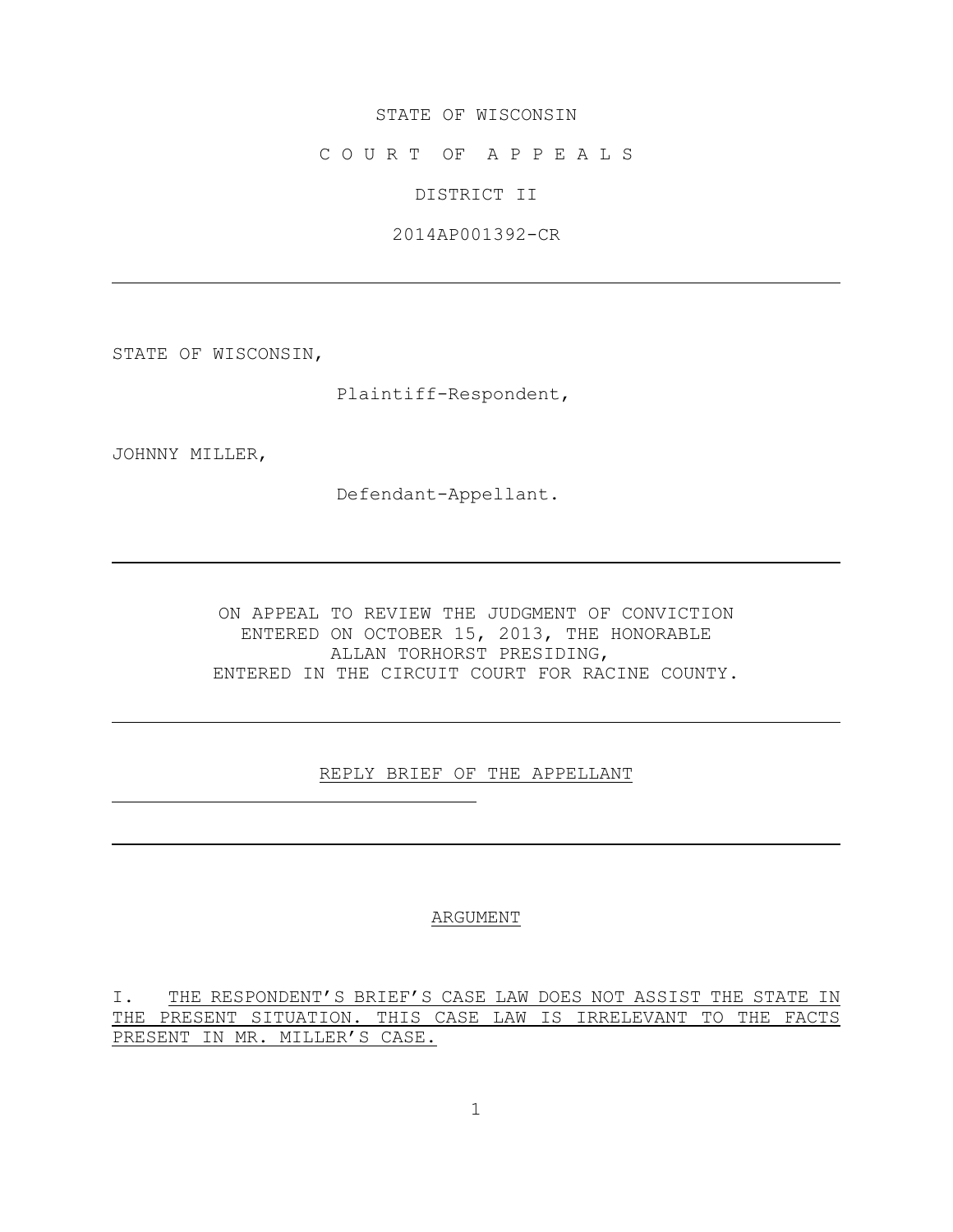The State has relied upon one case for its proposition that the State's conduct at sentencing that is relevant to this present appeal did not violate the plea agreement. This conduct was that the State at the sentencing hearing had asked the sentencing court to defer Defendant's eligibility for the Earned Release Program (henceforth "E.R.P."). Defendant had objected on the basis that this was part of the plea agreement and had not been discussed as part of the plea bargain. The Defendant had never bargained for this request by the State. Immediately after this request by the State, and only upon this request, the trial court had deferred Defendant's eligibility for the E.R.P. until after he had completed Count One of the two sentenced Counts. The initial confinement sentence for Count One was six years. The initial confinement portion of the two Counts, combined, was eight years. Hence, the court's deferral of the E.R.P. resulted in Defendant not being eligible for this early release program until after he had served six years of the total of eight years of initial confinement. Otherwise, Defendant would have been immediately eligible for this program.

The Respondent's sole case cited to support its proposition that the State had not breached the plea agreement is State vs. Bowers, 280 Wis.2d 534, 696 N.W.2d 255 (Ct. App. 2005). However, this case is inapplicable to the present situation.

In Bowers, the State at sentencing had recommended that the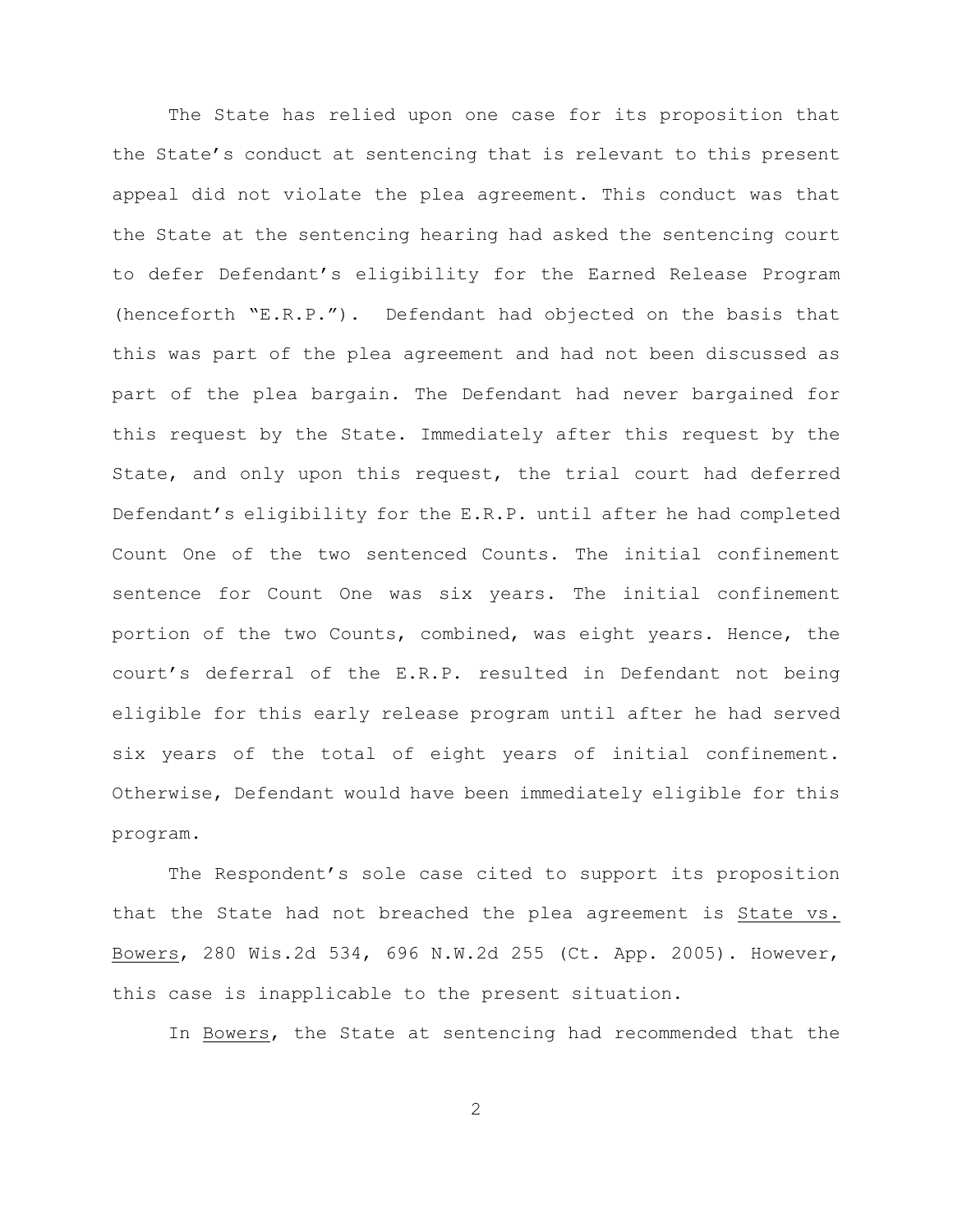sentence in that case run consecutive to a sentence that Bowers was serving on another case. However, this recommendation was not one of the terms of the plea agreement. Defendant, via Motion for Resentencing, had argued that the State had materially and substantially breached the plea agreement by making this recommendation. State vs. Bowers, 280 Wis.2d 534 at 538-539.

In Bowers, the Court of Appeals had defined the issue before it as being whether or not the State has breached the plea agreement when the parties' plea agreement and negotiations did not consider the issue of concurrent or consecutive sentences and the State had proceeded to recommend consecutive sentences to the sentencing court. Id. at 547. In Bowers, as the Respondent has amply indicated, the Court did not find the State's conduct as violative of the plea agreement. Id. at 550-551. However, the facts in Bowers are materially different from the case here.

In Bowers, the State's consecutive recommendation had no effect on the sentence in the case itself before the trial court for sentencing. In that case, the State had followed its recommendation of two years of initial confinement plus three years of extended supervision. After some confusion, the State had made this recommendation. Id. at 538-539. The State did not attempt to undermine its recommendation in that case before the court for sentencing. Hence, the State had abided by the plea agreement in making this recommendation without any attempt to undermine it.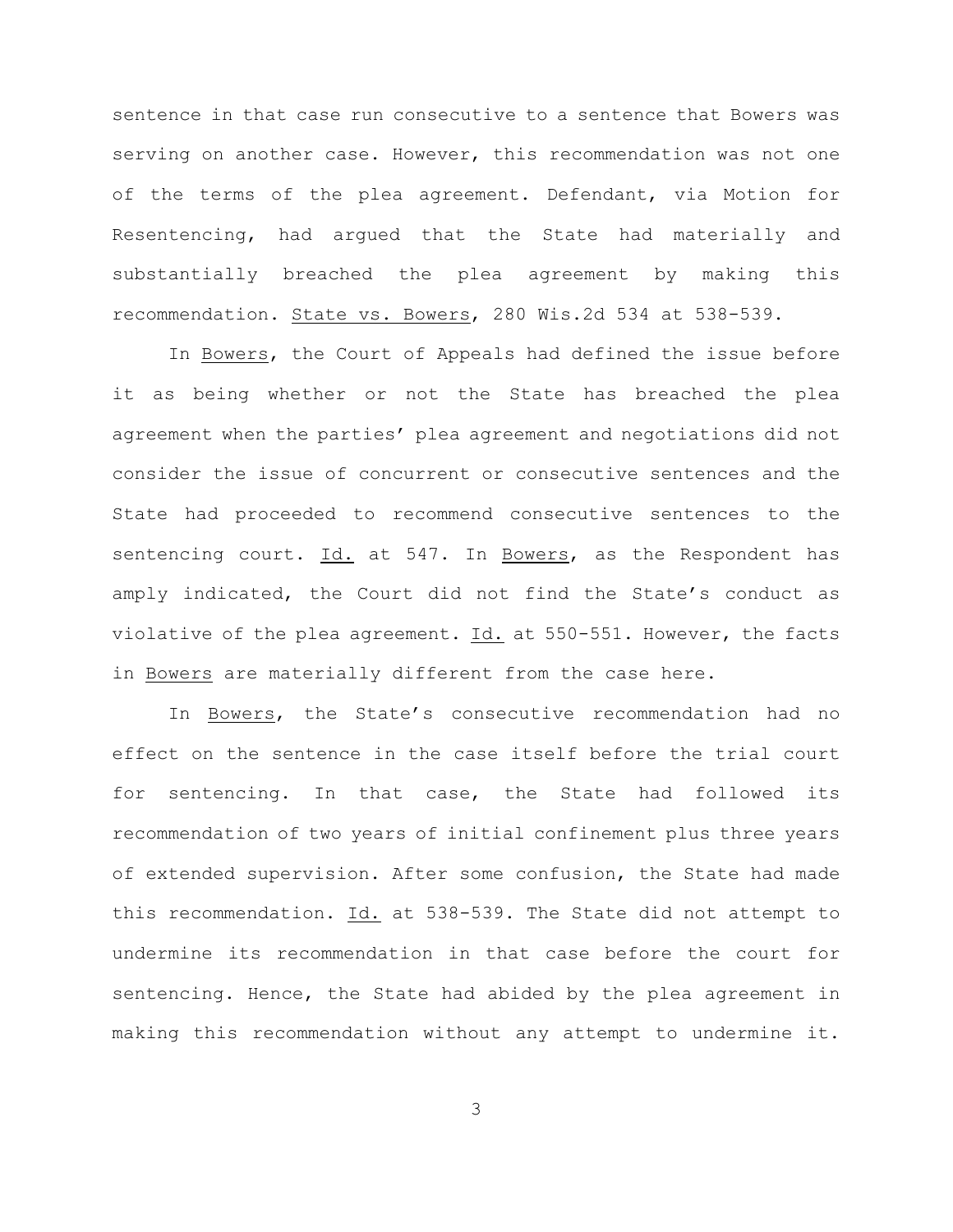Merely, the State had recommended how this agreement should relate to a totally different case. As the Court itself had phrased the issue before it, Bowers merely applied to whether or not the State had violated the plea agreement by recommending a consecutive sentence to a completely different case not before the sentencing court when the plea agreement did not discuss such a recommendation. Bowers does not apply to the issue of whether or not a breach of plea agreement occurs when the presented breach affects the sentence of the case at sentencing itself. However, this issue directly applies to Defendant's case here. In Defendant's case, the State's breach of the plea agreement affected the fundamental structure of the sentence of the case at hand for sentencing. Hence, Bowers is inapplicable to the present situation.

The issue here does not involve whether or not Defendant's sentence should run consecutive or concurrent to another case. Defendant's issue is whether or not the State's conduct in recommending that the trial court defer E.R.P. had undermined the plea agreement in the present case. Hence, the Respondent has misapplied and misinterpreted Bowers.

Bowers does state that its facts and its issue must be distinguished from State vs. Deilke, 274 Wis.2d 595, 682 N.W.2d 945 (2004). In that case, Defendant had collaterally attacked some prior O.W.I. convictions, thereby resulting in fewer O.W.I. convictions on his record. However, he had earlier pled to an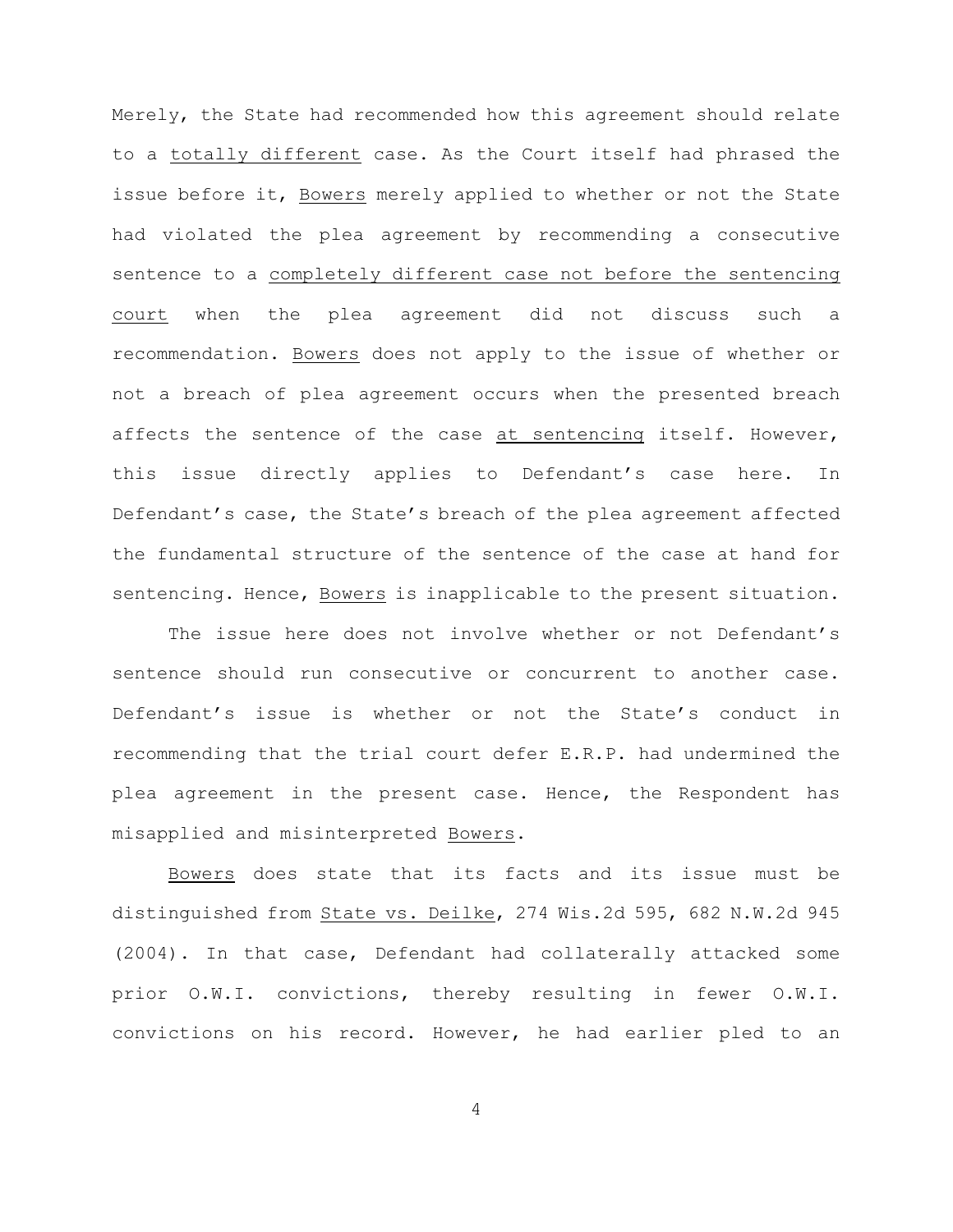O.W.I. case where the State, as part of plea negotiations, had agreed to dismiss those convictions. The State, after the successful collateral attack, had sought to vacate the plea agreement and reinstate the dismissed O.W.I. charges. The State had argued that the Defendant had violated the plea agreement by his collateral attack. This, even though the earlier plea agreements never discussed such a collateral attack, or prohibited the Defendant from making such an attack. State vs. Deilke, 274 Wis.2d 595 at 601-602.

In Deilke, the Supreme Court had agreed with the State. The Court indicated that in decisions that have reviewed the contention that a plea agreement has been breached, the conduct that was held to be a breach never was explicitly mentioned as an act a party in the agreement was constrained from taking. Accordingly, the Court concluded that the lack of a specific instruction to Deilke in regard to a subsequent attack of the convictions was not dispositive. Id. at 611-612.

In Deilke, the Supreme Court had cited two cases to support its position that the lack of a specific instruction in a plea agreement is not controlling as to whether or not a breach of that agreement had occurred. First, was State vs. Matson, 268 Wis.2d 725, 674 N.W.2d 51 (Ct. App. 2003). In that case, the Court of Appeals had concluded that an investigating officer's letter to the court recommending that the sentence be longer than was agreed to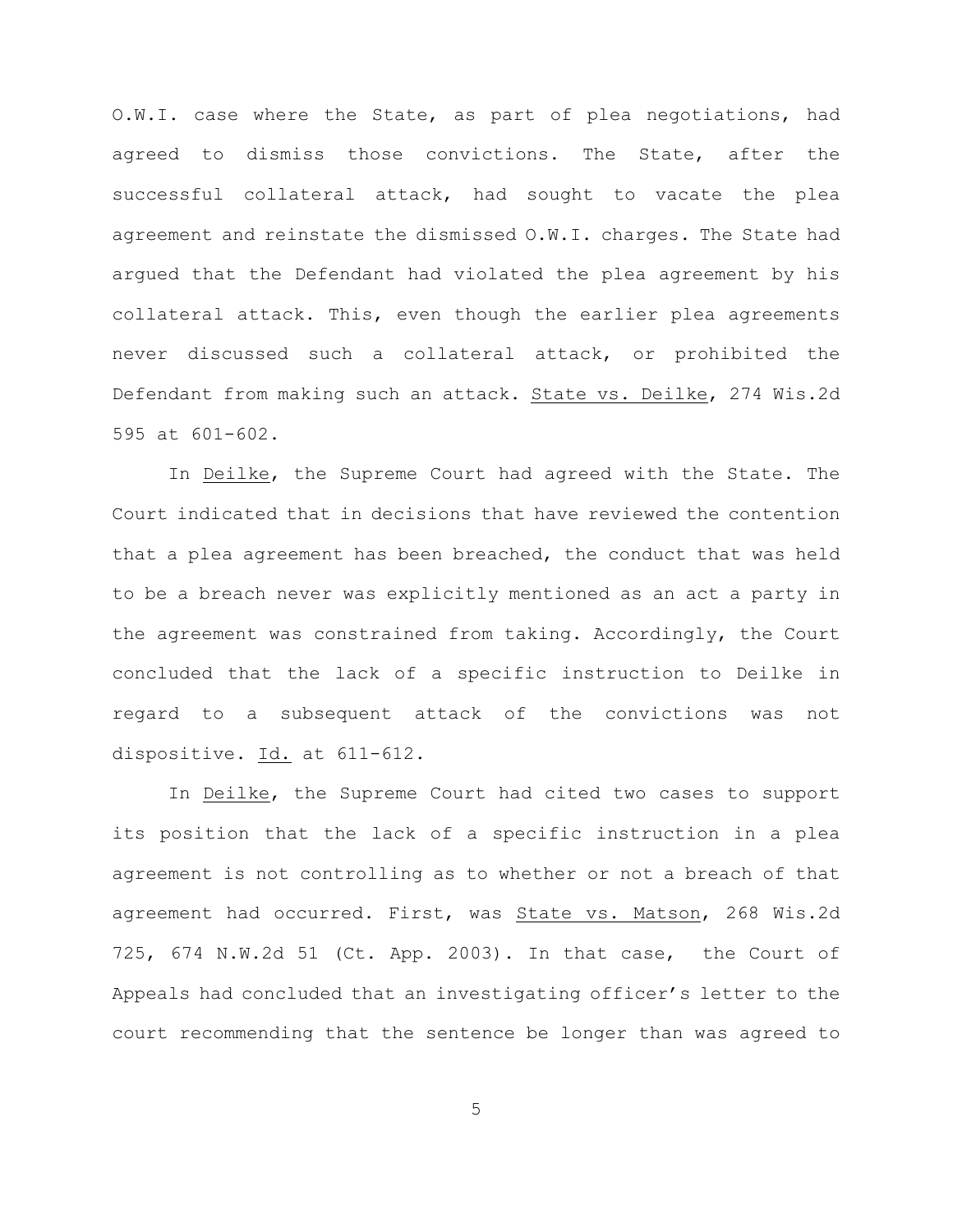in the plea bargain was a material and substantial breach of the plea bargain. The second cited case was State vs. Williams, 249 Wis.2d 492, 637 N.W.2d 733 (2002). In that case, the Supreme Court had concluded that a prosecutor's "less than neutral" presentation of the plea bargain had breached the plea agreement. State vs. Deilke, 274 Wis.2d 595 at 611-612. The Respondent had cited Williams in its Brief. The Respondent had cited this case for its holding that the State cannot perform end runs around its plea agreements. (Resp. Brf. 9).

Williams also had stated that the State may not accomplish by indirect means what it promised not to do directly; and it may not covertly convey to the trial court that a more severe sentence is warranted than that recommended. State vs. Williams, 249 Wis.2d 492 at 518.

Here, contrary to the Respondent, the State had clearly committed an "end run" around its plea agreement. Although the Respondent accurately indicates that the issue of eligibility of E.R.P. was not discussed in the plea agreement, the Supreme Court in Deilke has indicated that the presence of such an issue is not dispositive. Hence, Respondent's argument fails that simply because the issue of E.R.P. was not part of the plea agreement then the State had not violated the plea agreement.

Furthermore, the State's conduct in the present situation clearly is an "end run" around the plea agreement. The E.R.P.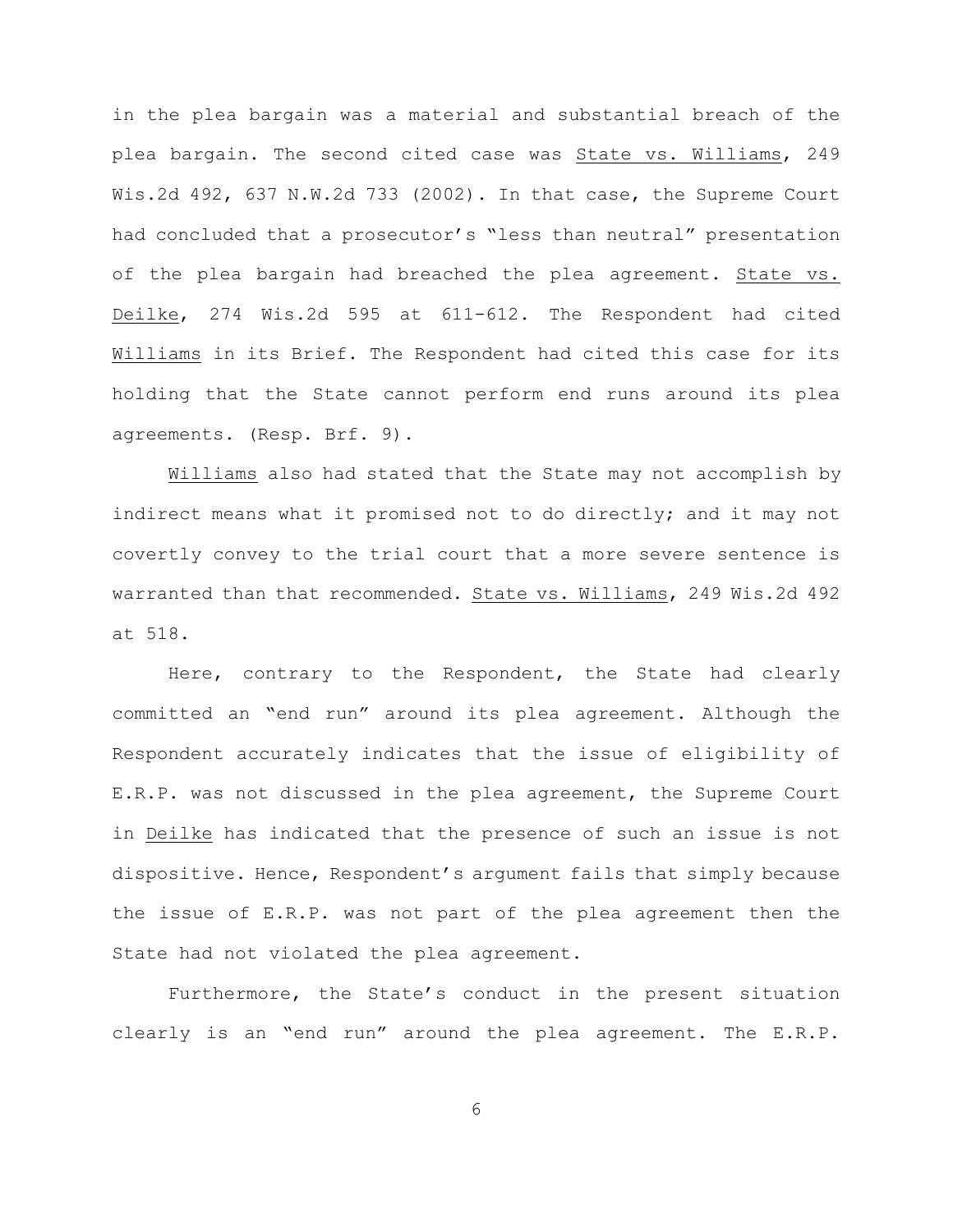eligibility is means to reduce one's sentence. The State's conduct has ensured that Defendant must serve more incarceration than otherwise was possible. This is a more severe sentence than before the State's conduct at issue here. Respondent is incorrect in its Brief for arguing otherwise. (Resp. Brf. 9). Hence, the State's breach of the plea agreement was material and substantial.

#### CONCLUSION

As indicated within this Reply Brief and within Appellant's original Brief, the State had materially and substantially violated the plea agreement at sentencing. The State's recommendation that the trial court should defer Defendant's eligibility for the E.R.P. was an illegal "end run" around the plea agreement. Contrary to the Respondent, Defendant is entitled to a new sentencing hearing.

Based upon this present Reply Brief, and the arguments raised in Appellant's Brief, Defendant respectfully requests that this Court vacate the Judgment of Conviction, reverse Defendant's sentencing hearing, and order a resentencing in front of a different sentencing judge.

Dated this 23rd day of October, 2014.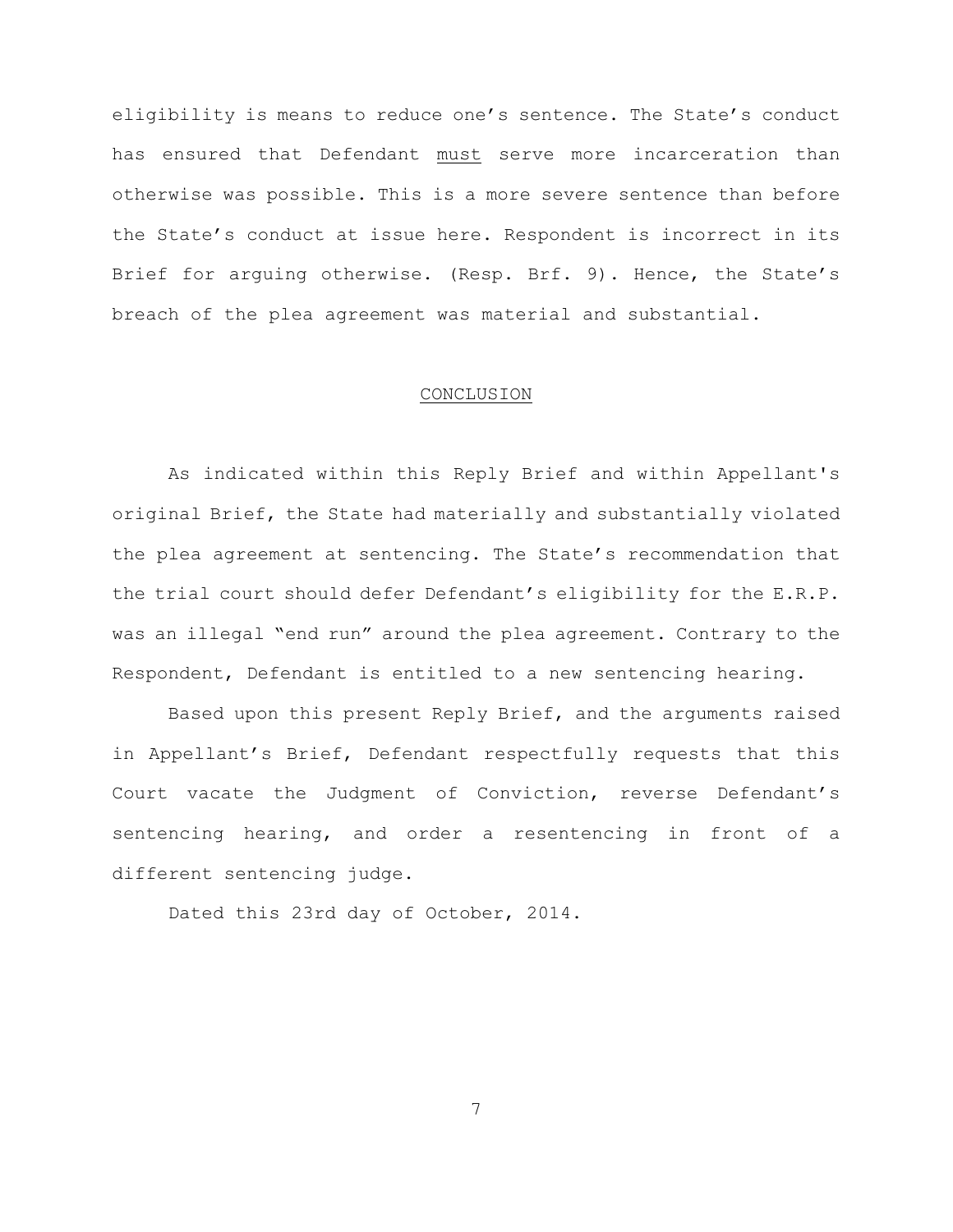Respectfully Submitted,

Mark S. Rosen State Bar No. 1019297

Rosen and Holzman 400 W. Moreland Blvd., Ste. C Waukesha, WI 53188 ATTN: Mark S. Rosen (262) 544-5804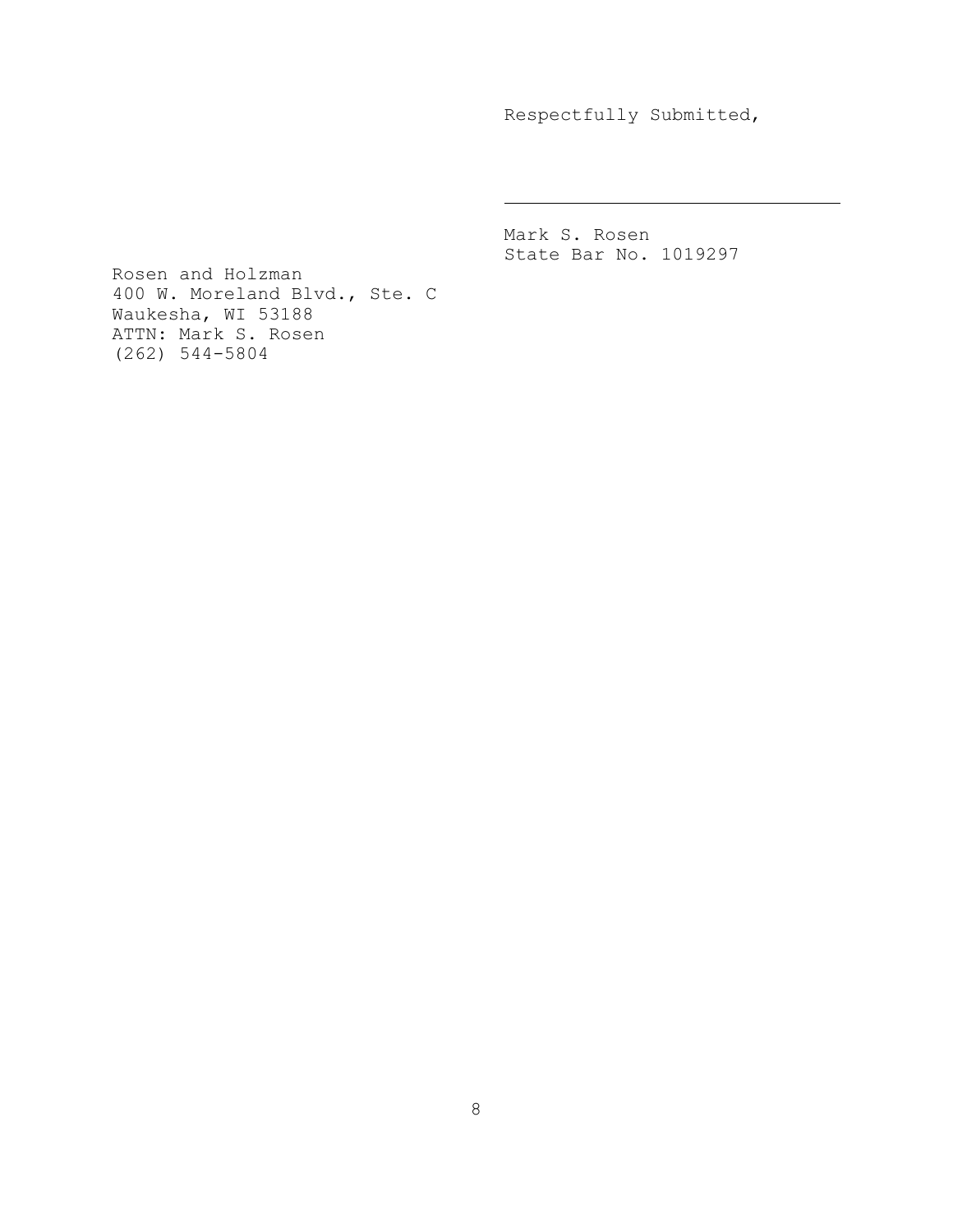## CERTIFICATION

I hereby certify that the Appellant's Reply Brief of Defendant-Appellant in the matter of State of Wisconsin vs. Johnny Miller, 2014AP001392 CR conforms to the rules contained in Wis. Stats. 809.19 (8)(b)(c) for a Brief with a monospaced font and that the length of the Brief is eight (8) pages.

Dated this 23rd day of October, 2014, in Waukesha, Wisconsin.

Mark S. Rosen Attorney for Defendant-Appellant